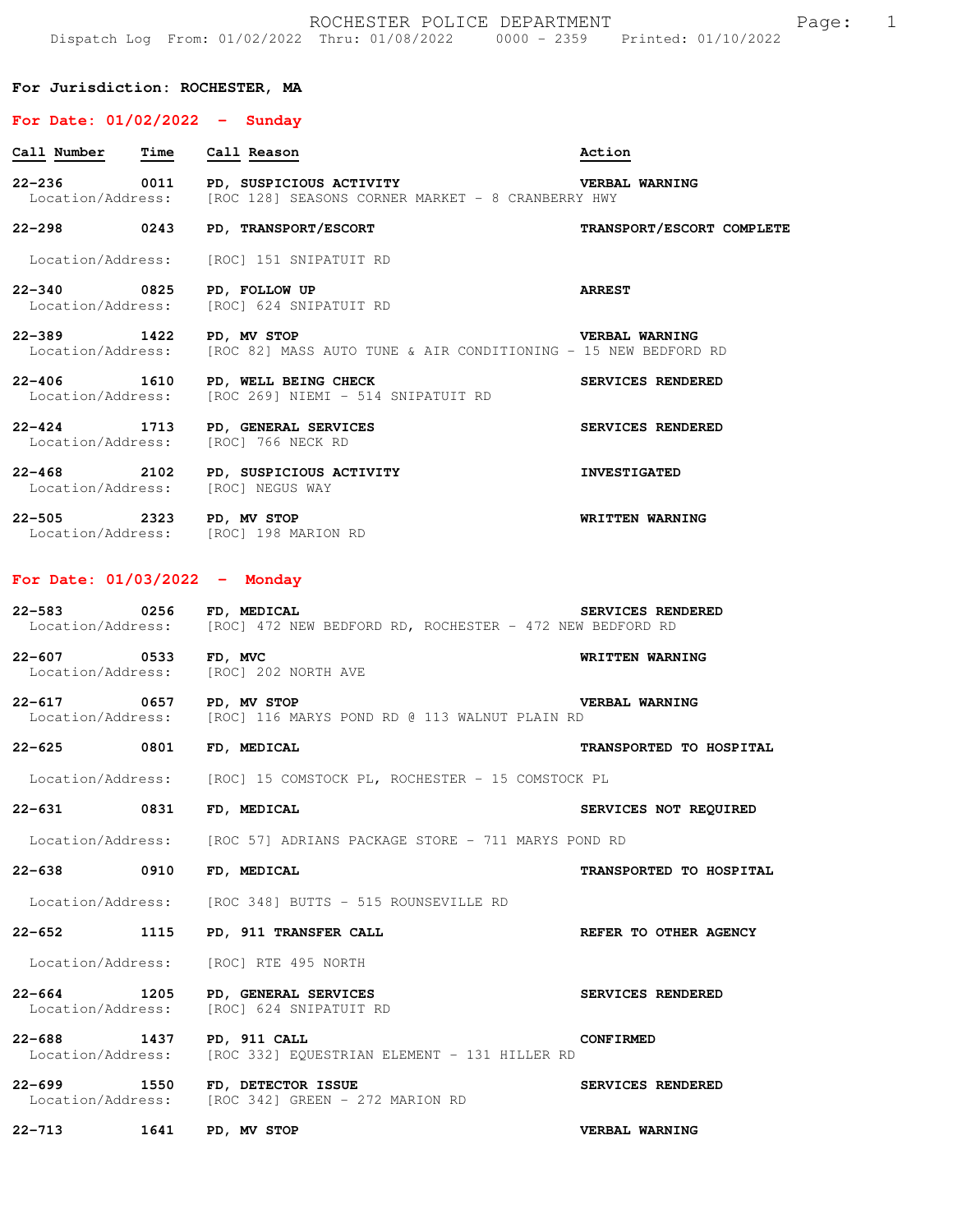| For Date: $01/06/2022 - Thursday$                                 |                                                                                                                             |                                     |  |  |  |
|-------------------------------------------------------------------|-----------------------------------------------------------------------------------------------------------------------------|-------------------------------------|--|--|--|
|                                                                   | 22-1338 2158 PD, SUSPICIOUS ACTIVITY<br>Location/Address: [ROC 189] LEONARDS POND - 283 MARYS POND RD                       | <b>INVESTIGATED</b>                 |  |  |  |
|                                                                   | Location/Address: [ROC 252] HARDY - 104 MARION RD                                                                           |                                     |  |  |  |
| 22-1331 2139 FD, MEDICAL                                          |                                                                                                                             | TRANSPORTED TO HOSPITAL             |  |  |  |
| 22-1323 2117 PD, MV STOP                                          | Location/Address: [ROC] 230 MARYS POND RD                                                                                   | VERBAL WARNING                      |  |  |  |
| 22–1315 2041                                                      | <b>FD, MEDICAL</b><br>Location/Address: [ROC 252] HARDY - 104 MARION RD                                                     | <b>PATIENT REFUSAL</b>              |  |  |  |
| 22-1238 1436                                                      | PD, NOISE COMPLAINT<br>Location/Address: [ROC 353] HARTLEY - 26 WALNUT PLAIN RD                                             | SERVICES RENDERED                   |  |  |  |
| 22–1227 1334<br>Location/Address:                                 | PD, NOISE COMPLAINT<br>[ROC] 55 HATHAWAY POND CIR                                                                           | SERVICES RENDERED                   |  |  |  |
| 22-1205 1121<br>Location/Address:                                 | FD, OUTSIDE UTILITIES<br>[ROC 261] HATHAWAY POND - HATHAWAY POND CIR                                                        | <b>INVESTIGATED</b>                 |  |  |  |
| Location/Address:                                                 | 22-1192 1040 PD, ASSIST OTHER AGENCY<br>[ROC 42] OLD COLONY REGIONAL VOCATIONAL HIGH SCHOOL - 476 NORTH AVE                 | SERVICES RENDERED                   |  |  |  |
| For Date: $01/05/2022 -$ Wednesday                                |                                                                                                                             |                                     |  |  |  |
| 22-1075 2304 PD, MV STOP<br>Location/Address: [ROC] 128 NORTH AVE |                                                                                                                             | VERBAL WARNING                      |  |  |  |
| 22-1034 2052 PD, MV STOP                                          | Location/Address: [ROC 128] SEASONS CORNER MARKET - 8 CRANBERRY HWY                                                         | <b>ARREST</b>                       |  |  |  |
| 22-1026 2012 PD, MV STOP                                          | <b>ITEM LOGGED</b><br>Location/Address: [ROC 128] SEASONS CORNER MARKET - 8 CRANBERRY HWY                                   |                                     |  |  |  |
| 22-1023 1958 PD, MV STOP                                          | Location/Address: [ROC] 601 NECK RD @ 43 GERRISH RD                                                                         | VERBAL WARNING                      |  |  |  |
|                                                                   | 22-986 1620 PD, GENERAL SERVICES NET SERVICES RENDERED<br>Location/Address: [ROC 1] ROCHESTER POLICE STATION - 29 DEXTER LN |                                     |  |  |  |
| 22-939 1158 PD, MV STOP<br>Location/Address: [ROC] 461 COUNTY RD  |                                                                                                                             | VERBAL WARNING                      |  |  |  |
| 22-921 1054 PD, ANIMAL CONTROL                                    | Location/Address: [ROC] 771 SNIPATUIT RD                                                                                    | <b>ITEM LOGGED</b>                  |  |  |  |
| 22-892 0740 PD, MV STOP                                           | Location/Address: [ROC 93] ROCHESTER TOWN HALL ANNEX - 37 MARION RD                                                         | <b>CITATION ISSUED</b>              |  |  |  |
| For Date: $01/04/2022 - Tuesday$                                  |                                                                                                                             |                                     |  |  |  |
| 22-766 2134 PD, MV STOP                                           | Location/Address: [ROC] 600 BLOCK - SNIPATUIT RD                                                                            | <b>CITATION ISSUED</b>              |  |  |  |
| 22-761 2106 PD, MV STOP                                           | Location/Address: [ROC] 420 MARYS POND RD @ 1 PERRYS LN                                                                     | VERBAL WARNING                      |  |  |  |
|                                                                   | Location/Address: [ROC] 212 HARTLEY RD @ 400 VAUGHAN HILL RD                                                                |                                     |  |  |  |
| 22-721 1705 PD, MV STOP                                           | Location/Address: [ROC] 350 NEW BEDFORD RD @ 290 MATTAPOISETT RD                                                            | WRITTEN WARNING                     |  |  |  |
|                                                                   | Dispatch Log From: 01/02/2022 Thru: 01/08/2022 0000 - 2359 Printed: 01/10/2022                                              |                                     |  |  |  |
|                                                                   | ROCHESTER POLICE DEPARTMENT                                                                                                 | $\overline{\phantom{0}}^2$<br>Page: |  |  |  |

**22-1422 0352 PD, ROAD HAZARD ITEM LOGGED**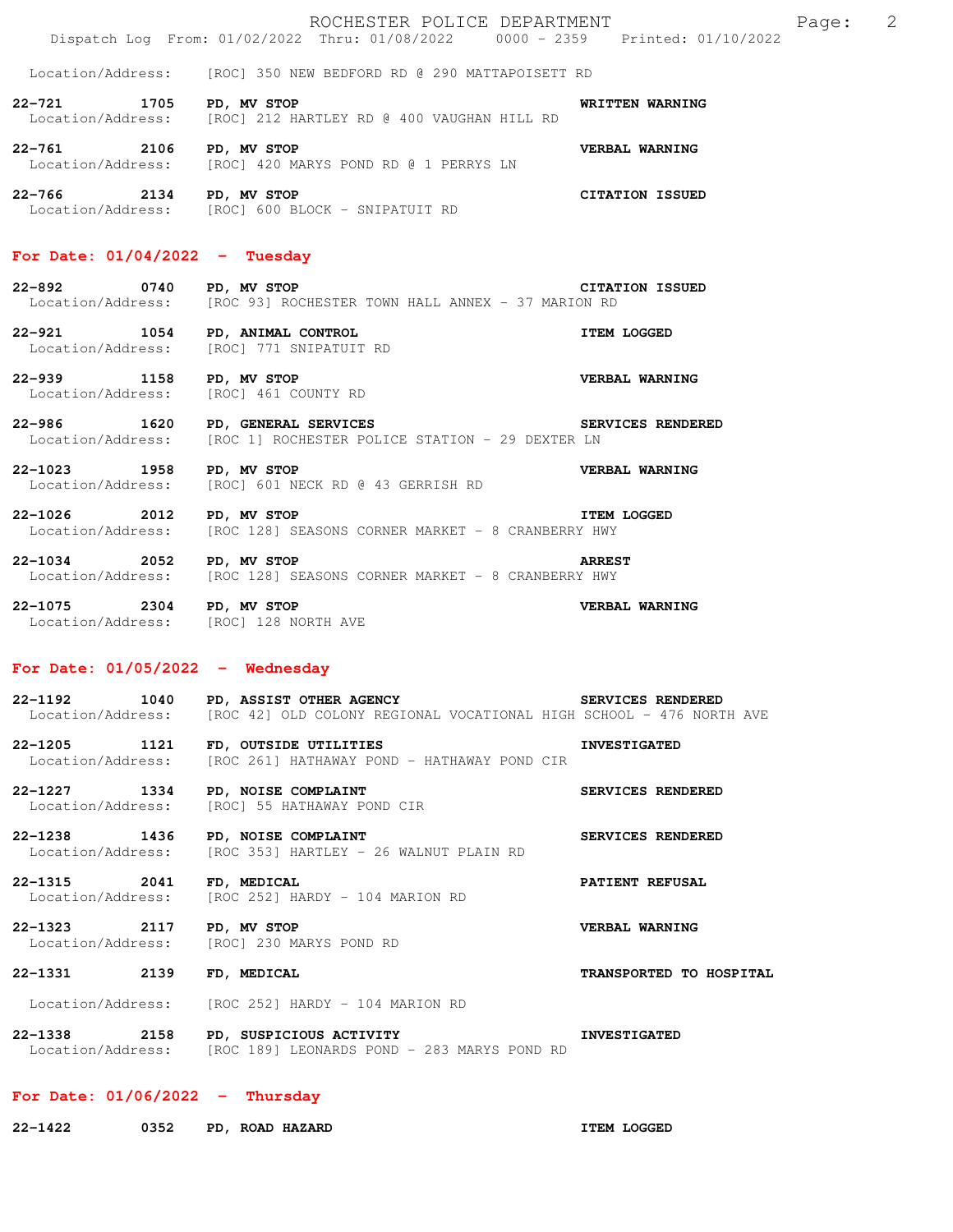|                                                                    | ROCHESTER POLICE DEPARTMENT<br>Dispatch Log From: 01/02/2022 Thru: 01/08/2022 0000 - 2359 Printed: 01/10/2022 | 3<br>Page:              |
|--------------------------------------------------------------------|---------------------------------------------------------------------------------------------------------------|-------------------------|
| Location/Address:                                                  | [ROC 115] COVANTA SEMASS - 141 CRANBERRY HWY                                                                  |                         |
| $22 - 1425$ 0446<br>Location/Address:                              | PD, SUSPICIOUS ACTIVITY<br>[ROC] 260 CUSHMAN RD @ 1 ROUNSEVILLE RD                                            | <b>INVESTIGATED</b>     |
| 22-1484 1131 PD, MVC OTHER                                         | Location/Address: [ROC 135] ZERO WASTE - 50 CRANBERRY HWY                                                     | <b>REPORT TAKEN</b>     |
| 22-1512 1601                                                       | PD, 911 TRANSFER CALL                                                                                         | REFER TO OTHER AGENCY   |
|                                                                    | Location/Address: [ROC] RTE 495 SOUTH                                                                         |                         |
| 22–1549 1825<br>Location/Address: [ROC] COUNTY RD                  | PD, MV STOP                                                                                                   | VERBAL WARNING          |
| 22-1554 1833                                                       | PD, MV STOP<br>Location/Address: [ROC] CRANBERRY HWY                                                          | VERBAL WARNING          |
| 22-1580 2052                                                       | PD, MV STOP<br>Location/Address: [ROC] 9 MARION RD @ 0 MARYS POND RD                                          | <b>VERBAL WARNING</b>   |
|                                                                    | 22-1583 2107 PD, SUSPICIOUS ACTIVITY<br>Location/Address: [ROC 198] WILDLIFE PRESERVE - 135 HARTLEY RD        | SERVICES RENDERED       |
| 22-1586 2120<br>Location/Address:                                  | PD, SUSPICIOUS ACTIVITY<br>[ROC 199] VOGEL - 42 HILLER RD                                                     | SERVICES RENDERED       |
| 22-1606 2155 FD, MEDICAL                                           | Location/Address: [ROC 199] VOGEL - 42 HILLER RD                                                              | SERVICES RENDERED       |
| 22-1619 2228 PD, 911 CALL<br>Location/Address: [ROC] 127 FORBES RD |                                                                                                               | SERVICES RENDERED       |
| For Date: $01/07/2022 -$ Friday                                    |                                                                                                               |                         |
| 22-1666 0159                                                       | PD, RADAR TRAFFIC PATROL<br>Location/Address: [ROC] 600 BLOCK - MARYS POND RD                                 | <b>ITEM LOGGED</b>      |
| 22-1687 0446 FD, OUTSIDE UTILITIES                                 |                                                                                                               | <b>INVESTIGATED</b>     |
|                                                                    | Location/Address: [ROC] 1090 WALNUT PLAIN RD                                                                  |                         |
| 22-1707 0832 PD, MVC OTHER                                         | Location/Address: [ROC] 715 COUNTY RD                                                                         | SERVICES RENDERED       |
| 22-1717 0926<br>Location/Address:                                  | FD, MVC<br>[ROC] 75 HARTLEY RD                                                                                | SERVICES RENDERED       |
| 22-1726 0941<br>Location/Address:                                  | PD, CIVIL COMPLAINT<br>[ROC] 290 MENDELL RD                                                                   | SERVICES RENDERED       |
| 22-1743 1118<br>Location/Address:                                  | PD, PARKING COMPLAINT<br>[ROC] 155 HASKELL RIDGE RD @ 59 ALLEY RD                                             | SERVICES RENDERED       |
| 22–1775<br>1516                                                    | FD, MEDICAL                                                                                                   | TRANSPORTED TO HOSPITAL |
| Location/Address:                                                  | [ROC] 525 WALNUT PLAIN RD, ROCHESTER - 525 WALNUT PLAIN RD                                                    |                         |
| 22-1813 1749<br>Location/Address:                                  | PD, MV STOP<br>[ROC] BRADFORD LN @ COUNTY RD                                                                  | VERBAL WARNING          |
| 22-1870 2147<br>Location/Address:                                  | PD, SUSPICIOUS ACTIVITY<br>[ROC] 162 NORTH AVE                                                                | UNFOUNDED               |
| 22-1886<br>2311                                                    | FD, MEDICAL                                                                                                   | TRANSPORTED TO HOSPITAL |

**For Date: 01/08/2022 - Saturday**